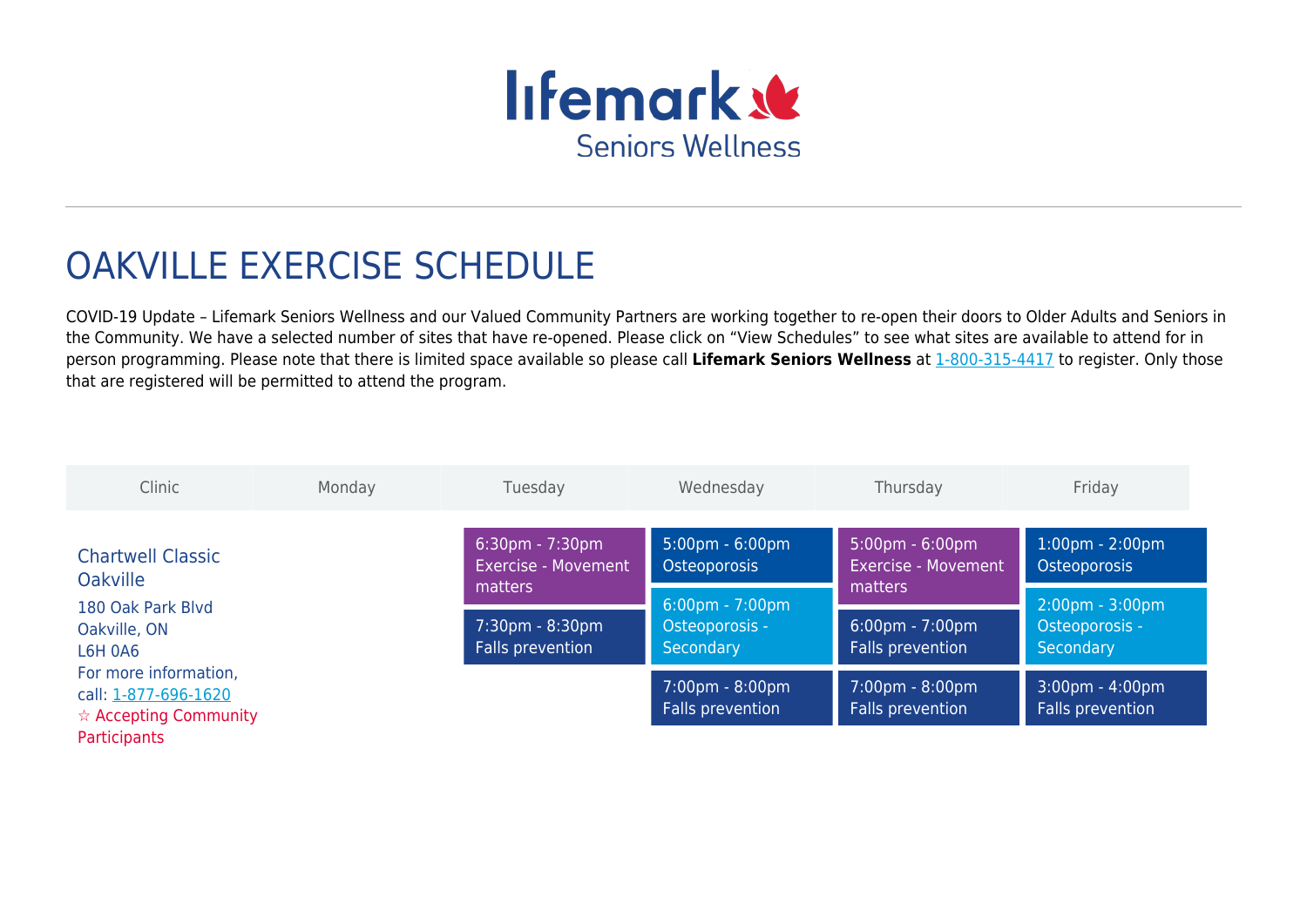#### Churchhill Place (Revera)

345 Church St Oakville, ON L9J 7G4 For more information, call: [1-877-696-1620](#page--1-0) ☆ Accepting Community **Participants** 

## 1:00pm - 2:00pm Exercise - Movement matters

2:00pm - 3:00pm Falls prevention

3:00pm - 4:00pm Exercise - Pump it up 1:00pm - 2:00pm Exercise - Movement matters

2:00pm - 3:00pm Exercise - Seated Tai Chi

3:00pm - 4:00pm Exercise - Pump it up

#### Delmanor Glen Abbey

1459 Nottinghill Gate Oakville, ON L6M 4W1 For more information, call: [1-877-696-1620](#page--1-0)

| $2:00 \text{pm} - 3:00 \text{pm}$ | $2:00 \text{pm} - 3:00 \text{pm}$ |
|-----------------------------------|-----------------------------------|
| <b>Exercise - Movement</b>        | <b>Exercise - Movement</b>        |
| matters                           | matters                           |
| $3:00 \text{pm} - 4:00 \text{pm}$ | $3:00$ pm - 4:00pm                |
| <b>Exercise - Seated Tai</b>      | <b>Exercise - Seated Tai</b>      |
| Chi                               | Chi                               |
| 4:00pm - 5:00pm                   | 4:00pm - 5:00pm                   |
| <b>Falls prevention</b>           | <b>Falls prevention</b>           |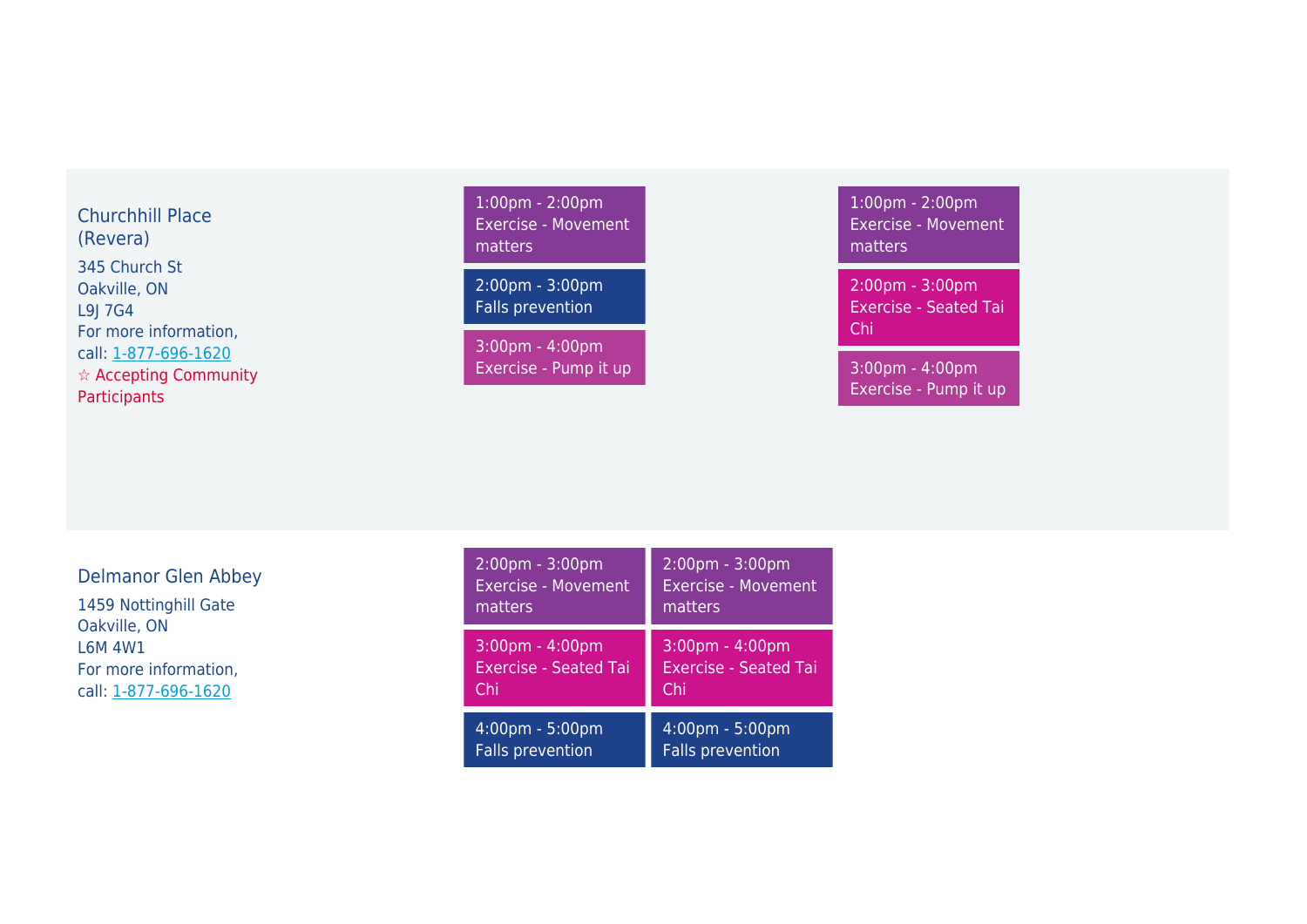Kensington Retirement Residence (Revera) 25 Lakeshore Rd W Oakville, ON L6K 3X8 For more information, call: [1-877-696-1620](#page--1-0)

6:00pm - 7:00pm Exercise - Seated Tai Chi

7:00pm - 8:00pm Falls prevention

8:00pm - 9:00pm Exercise - Movement matters

2:00pm - 3:00pm Exercise - Seated yoga

3:00pm - 4:00pm Falls prevention

4:00pm - 5:00pm Exercise - Movement matters

### March of Dimes Canada (MODC)

259 Robinson Street Oakville, ON L6J 1G6 For more information, call: [1-877-696-1620](#page--1-0)

6:00pm - 7:00pm Exercise - Seated Tai Chi

7:00pm - 8:00pm Falls prevention

8:00pm - 9:00pm Exercise - Movement matters

6:00pm - 7:00pm Exercise - Seated yoga

7:00pm - 8:00pm Falls prevention

8:00pm - 9:00pm Exercise - Movement matters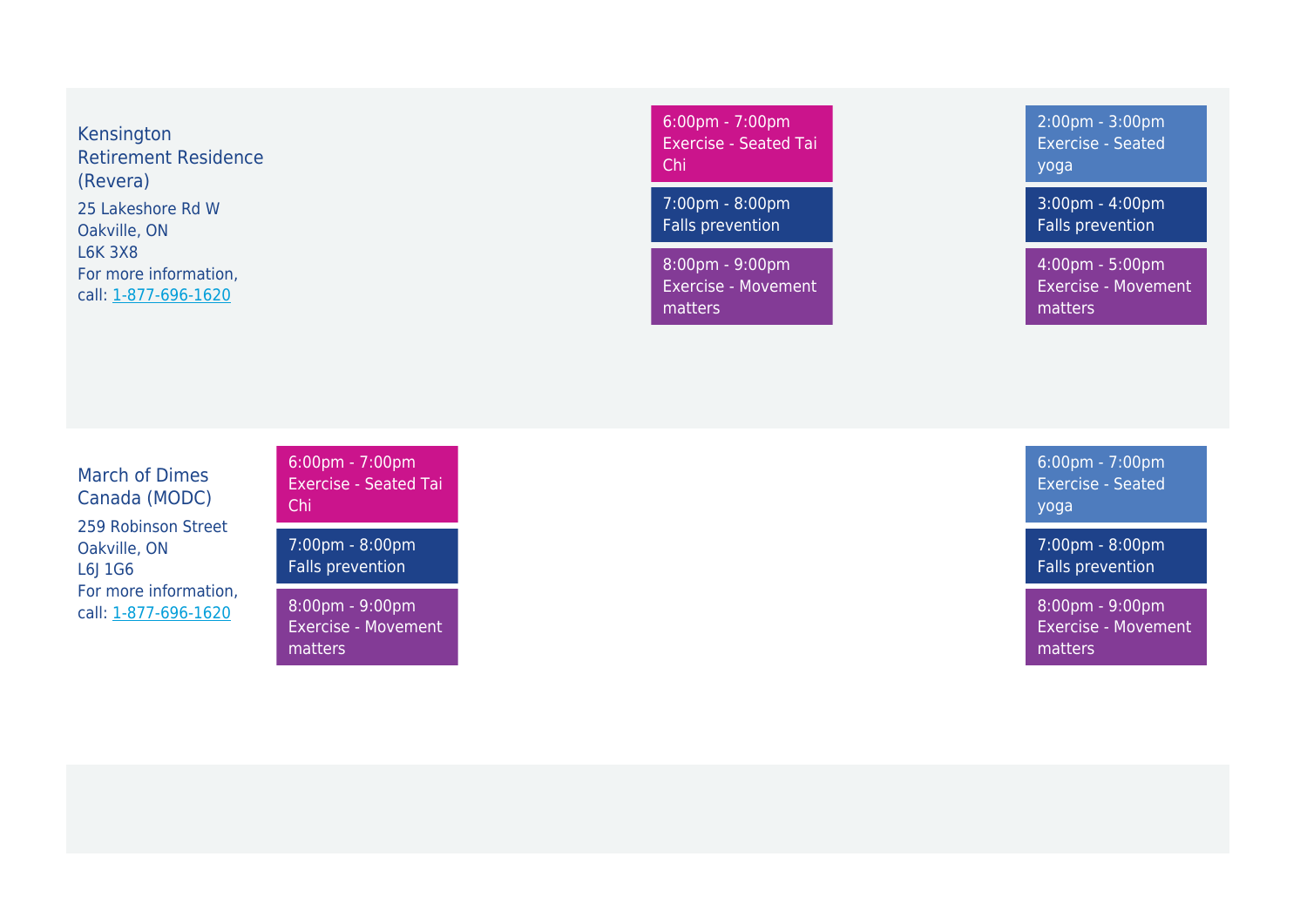| Oaklands/Central                                                                | $6:00 \text{pm} - 7:00 \text{pm}$ | $6:00 \text{pm} - 7:00 \text{pm}$ | $6:00 \text{pm} - 7:00 \text{pm}$                                          | $2:00 \text{pm} - 3:00 \text{pm}$                                |
|---------------------------------------------------------------------------------|-----------------------------------|-----------------------------------|----------------------------------------------------------------------------|------------------------------------------------------------------|
| <b>West Specialize</b>                                                          | Osteoporosis                      | Osteoporosis                      | Falls prevention                                                           | <b>Exercise - Movement</b>                                       |
| Developmental                                                                   | $7:00 \text{pm} - 8:00 \text{pm}$ | 7:00pm - 8:00pm                   | $7:00 \text{pm} - 8:00 \text{pm}$                                          | matters                                                          |
| <b>Services SENECA</b>                                                          | Osteoporosis -                    | Osteoporosis -                    | <b>Exercise - Movement</b>                                                 | $3:00 \text{pm} - 4:00 \text{pm}$                                |
| 53 Bond Street                                                                  | Secondary                         | Secondary                         | matters                                                                    | <b>Exercise - Movement</b>                                       |
| Oakville, ON<br><b>L6K 1L8</b><br>For more information,<br>call: 1-877-696-1620 |                                   |                                   | $8:00 \text{pm} - 9:00 \text{pm}$<br><b>Exercise - Movement</b><br>matters | matters<br>$4:00 \text{pm} - 5:00 \text{pm}$<br>Falls prevention |

| <b>Oakville Senior</b>                                                          | $2:00 \text{pm} - 3:00 \text{pm}$                      | 2:30pm - 3:30pm |
|---------------------------------------------------------------------------------|--------------------------------------------------------|-----------------|
| <b>Citizen Residence</b>                                                        | <b>Exercise - Movement</b>                             | Osteoporosis    |
| (OSCR)                                                                          | matters                                                | 3:30pm - 4:30pm |
| 2220-2222 Lakeshore Rd                                                          | $3:00 \text{pm} - 4:00 \text{pm}$                      | Osteoporosis -  |
| W                                                                               | <b>Falls prevention</b>                                | Secondary       |
| Oakville, ON<br><b>L6L 5G5</b><br>For more information,<br>call: 1-877-696-1620 | 4:00pm - 5:00pm<br><b>Exercise - Seated Tai</b><br>Chi |                 |

| 2:00pm - 3:00pm                                                          | 2:30pm - 3:30pm |  |
|--------------------------------------------------------------------------|-----------------|--|
| <b>Exercise - Movement</b>                                               | Osteoporosis    |  |
| matters                                                                  | 3:30pm - 4:30am |  |
| $3:00$ pm - $4:00$ pm                                                    | Osteoporosis -  |  |
| <b>Falls prevention</b>                                                  | Secondary       |  |
| $4:00 \text{pm} - 5:00 \text{pm}$<br><b>Exercise - Seated Tai</b><br>Chi |                 |  |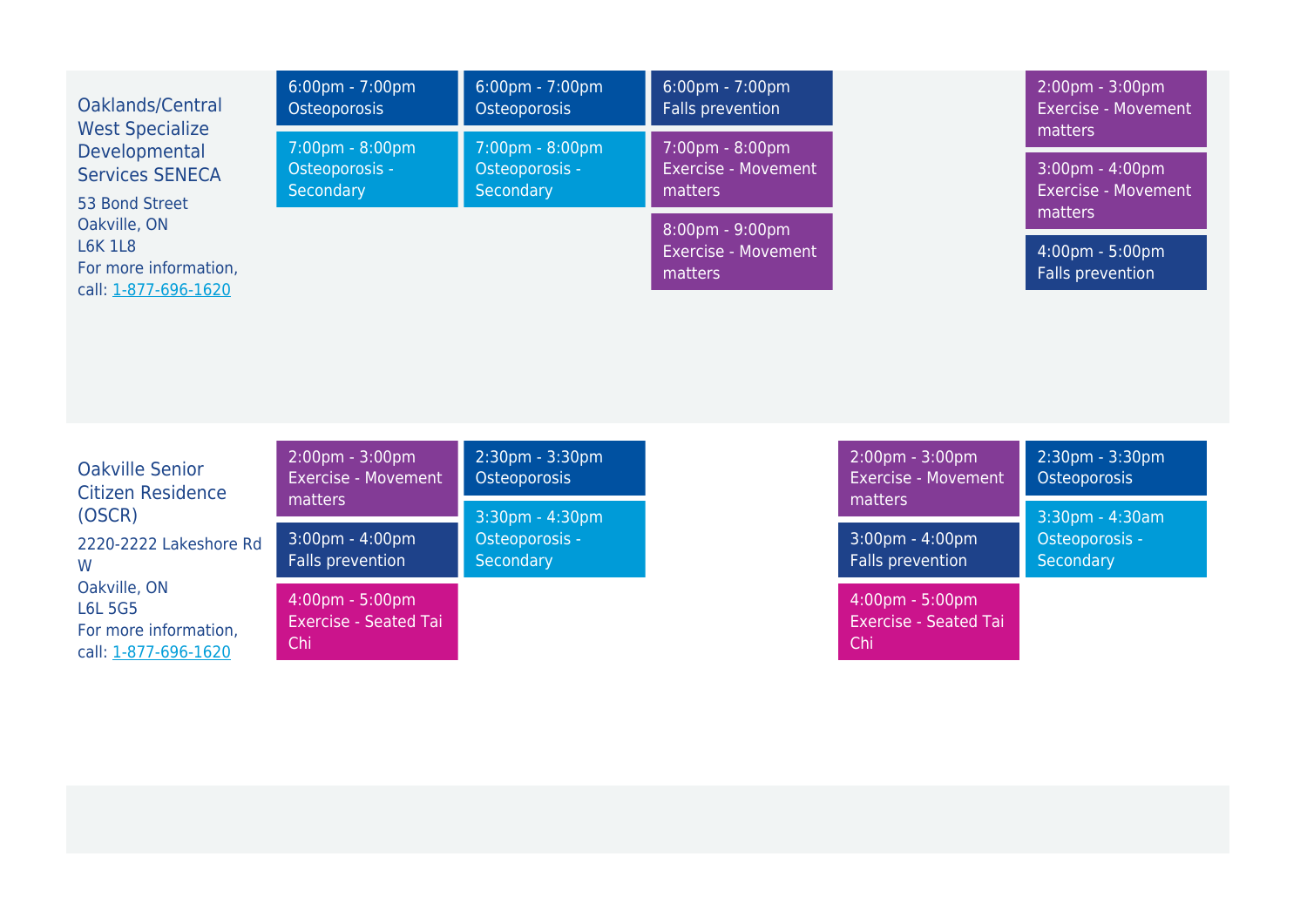| <b>Palermo United</b><br><b>Church SENECA</b><br>2521 Dundas St West<br>Oakville, ON<br>L6M414<br>For more information,<br>call: 1-877-696-1620 | 3:00pm - 4:00pm<br><b>Osteoporosis</b><br>4:00pm - 5:00pm<br>Osteoporosis -<br>Secondary |                                                                                                                                                             | 2:00pm - 3:00pm<br><b>Exercise - Movement</b><br>matters<br>$3:00 \text{pm} - 4:00 \text{pm}$<br><b>Exercise - Movement</b><br>matters<br>4:00pm - 5:00pm<br>Falls prevention | 6:00pm - 7:00pm<br><b>Exercise - Movement</b><br>matters<br>7:00pm - 8:00pm<br>Falls prevention<br>8:00pm - 9:00pm<br><b>Exercise - Movement</b><br>matters | 3:00pm - 4:00pm<br>Osteoporosis<br>4:00pm - 5:00pm<br>Osteoporosis -<br>Secondary |
|-------------------------------------------------------------------------------------------------------------------------------------------------|------------------------------------------------------------------------------------------|-------------------------------------------------------------------------------------------------------------------------------------------------------------|-------------------------------------------------------------------------------------------------------------------------------------------------------------------------------|-------------------------------------------------------------------------------------------------------------------------------------------------------------|-----------------------------------------------------------------------------------|
| <b>Queens Avenue</b><br>Retirement<br>1056 Queens Ave<br>Oakville, ON<br><b>L6H 6R3</b><br>For more information,<br>call: 1-877-696-1620        |                                                                                          | 6:00pm - 7:00pm<br>Exercise - Pump it up<br>7:00pm - 8:00pm<br>Falls prevention<br>$8:00 \text{pm} - 9:00 \text{pm}$<br><b>Exercise - Seated Tai</b><br>Chi |                                                                                                                                                                               | $6:00 \text{pm} - 7:00 \text{pm}$<br>Exercise - Pump it up<br>7:00pm - 8:00pm<br>Falls prevention<br>8:00pm - 9:00pm<br><b>Exercise - Seated</b><br>yoga    |                                                                                   |

| <b>Seniors Life</b>       | $3:15 \text{pm} - 4:15 \text{pm}$ | $3:15 \text{pm} - 4:15 \text{pm}$ |
|---------------------------|-----------------------------------|-----------------------------------|
| <b>Enhancement Centre</b> | <b>Exercise - Movement</b>        | <b>Exercise - Movement</b>        |
| (SLEC) Community          | matters                           | matters                           |
| 2030 Bristol Circle #120  | $4:15 \text{pm} - 5:15 \text{pm}$ | $4:15 \text{pm} - 5:15 \text{pm}$ |